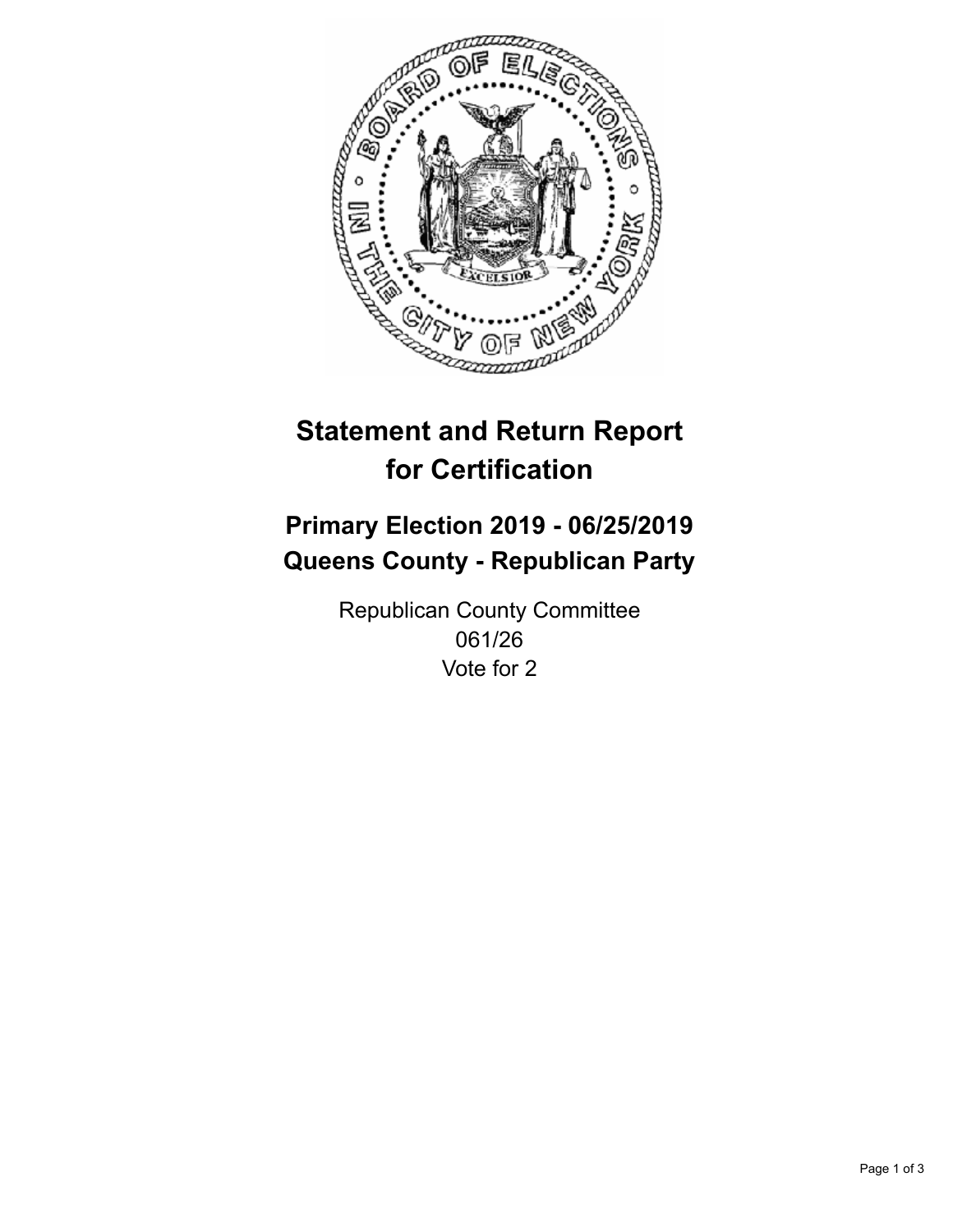

## **Assembly District 26**

| <b>PUBLIC COUNTER</b>                                    | 19             |
|----------------------------------------------------------|----------------|
| <b>MANUALLY COUNTED EMERGENCY</b>                        | 0              |
| ABSENTEE / MILITARY                                      | 0              |
| AFFIDAVIT                                                | $\Omega$       |
| <b>Total Ballots</b>                                     | 19             |
| Less - Inapplicable Federal/Special Presidential Ballots | 0              |
| <b>Total Applicable Ballots</b>                          | 19             |
| <b>JOHN PIZZOLI</b>                                      | 6              |
| <b>JOHN PAUL BELLISTRI</b>                               | 5              |
| <b>LAURA J. HICKEY</b>                                   | 13             |
| <b>MARK I. ROSENDORF</b>                                 | 12             |
| <b>Total Votes</b>                                       | 36             |
| Unrecorded                                               | $\overline{2}$ |